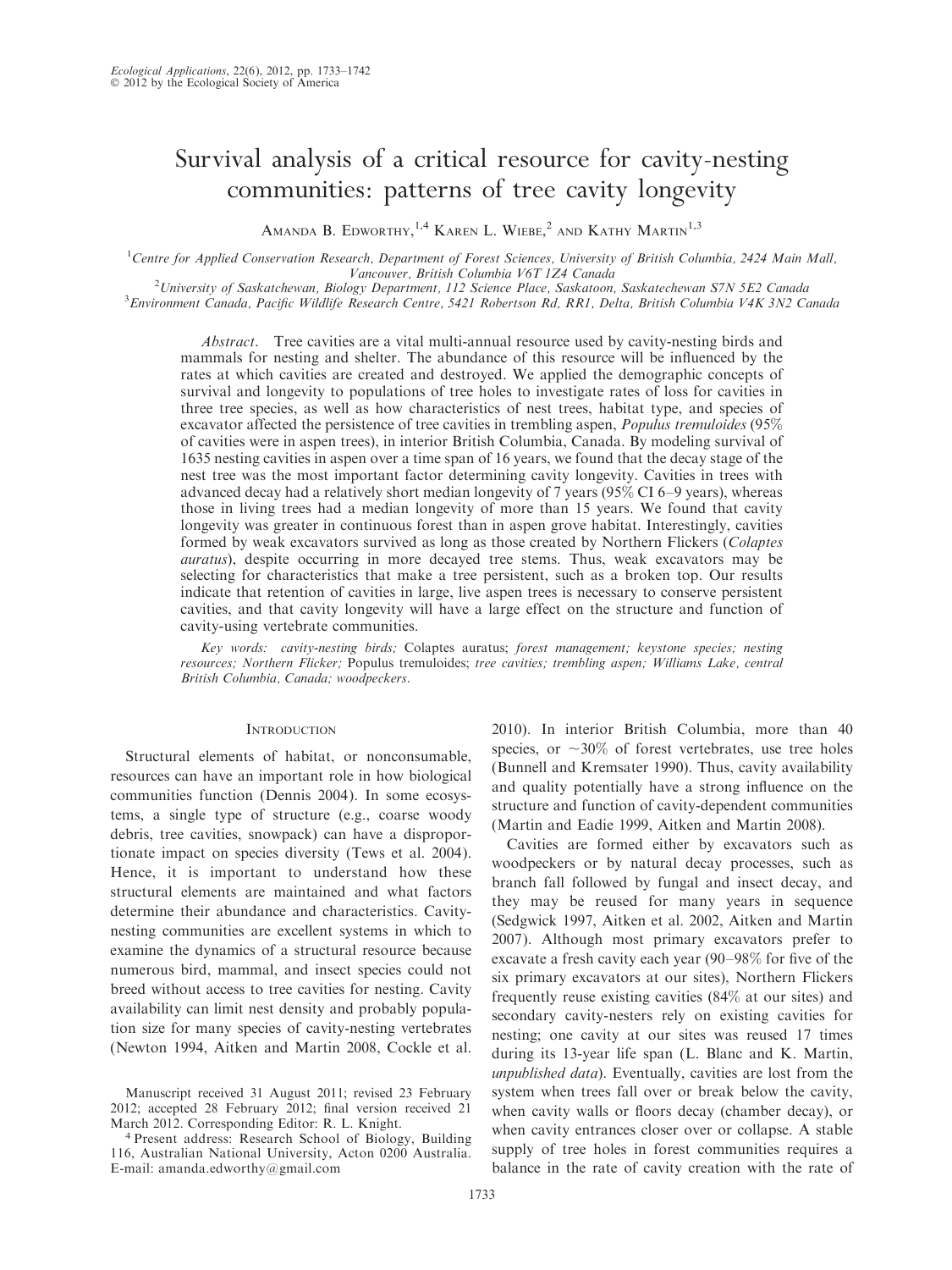cavity loss (Sedgwick and Knopf 2002, Cockle et al.  $2011a$ ). To understand the density of existing tree holes and to predict future trends in cavity abundance, it is useful to apply the demographic concepts of survival and longevity to populations of tree cavities. Here, we use the terms survival and longevity to refer to tree cavities that are in standing trees and stems such that they could be used for nesting or roosting by vertebrates.

Despite the critical role cavity persistence plays in the cavity supply, few studies have tracked the persistence of nest cavities to determine survival in relation to nest tree or stand characteristics over time. Because tree blowdown seems to be the main cause of cavity disappearance (e.g., Sedgwick and Knopf 2002), we predicted that cavities in the stems of large, living aspen trees would survive longest in the system, whereas cavities located in trees closer to forest edges would be more susceptible to destruction or breakage from the wind. A previous study of cavity longevity in mountain ash forests of Australia found that cavities were most persistent when they were in large-diameter, less-decayed trees (Lindenmayer and Wood 2010). Studies that investigate the survival of live and dead trees, regardless of whether they support cavities, consistently find relationships with decay stage and tree diameter in a variety of forest systems (Raphael and Morrison 1987, Lee 1998, Russell et al. 2006, Lindenmayer and Wood 2010, Cockle et al. 2011a). However, these studies of tree survival do not directly address the survival of nesting cavities and do not take into account sources of cavity loss in standing trees (chamber decay and healing over). Cavities are often excavated in live trees: 55% in interior British Columbia (Martin et al. 2004) and 100% by Red-cockaded Woodpeckers in Florida (Harding and Walters 2002), and the dynamics of these trees are not accurately reflected in studies of dead tree fall-down rates. Additionally, most of these studies have been too short  $(e.g., <10$  years) to track most cavities throughout their entire life spans.

The longevity of tree cavities may also influence the availability of cavities in different forest types or in different size classes created by different excavators. Forest types are defined by factors including tree species composition, climate, disturbance regimes, and topography, all of which may affect cavity longevity and contribute to the strong differences found in cavity abundance among forest types (Aitken and Martin 2008, Koch et al. 2008). We also expect to find patterns in cavity longevity across excavator species; excavators are known to prefer different sizes and decay states of trees, with smaller, weaker excavators selecting smaller trees with more advanced decay (Martin et al. 2004, Wesolowski 2011). If weaker excavators select nest tree characteristics that result in high risk of degradation, their cavities may be more ephemeral than those of stronger excavators. Such differences in cavity longevity across excavators potentially impact cavity availability for secondary cavity-nesters (species that cannot create

their own cavities), which often selectively use holes created by a particular species of excavator (Martin et al. 2004).

Here, our goal was to assess rates of cavity loss in three tree species and to model factors influencing cavity persistence in trembling aspen (Populus tremuloides), the tree species that contains 95% of all active cavity nests found in interior British Columbia (Aitken and Martin 2007). We also tested whether cavity persistence varied across two habitat types (aspen in isolated groves in a grassland matrix and aspen in continuous mixed forests), and whether the cavities formed by three major excavating groups (strong excavators, Northern Flickers, and weak excavators) differed in persistence. We used failure-time analysis techniques to track survival of individual cavities over time for an entire cavity-nesting community to evaluate these questions.

## **METHODS**

## Study sites

We monitored the fates of 1714 tree cavities during 16 years (1995–2010) on 27 study sites and the surrounding area within 50 km of Williams Lake (51°51' N, 122°21' W) in central British Columbia, Canada (Wiebe and Swift 2001, Martin et al. 2004). The study included two forest types: continuous mixed forest and aspen groves. Continuous forest sites were dominated by lodgepole pine (Pinus contorta; 42% of trees) and Douglas-fir (Pseudotsuga menziesii; 28%) and contained hybrid white spruce (Picea engelmannii  $\times$  glauca; 18%) and aspen (12%). Aspen groves contained 54% aspen, 38% lodgepole pine, and 9% Douglas-fir, and were surrounded by grasslands and shallow ponds. Continuous coniferous forest patches ranged from 8 to 32 ha, whereas aspen groves on the grassland ranged from  $\sim$ 0.2 to 5 ha. All sites were warm and dry, as is characteristic of the interior Douglas-fir biogeoclimatic zone (Meidinger and Pojar 1991). A few of the continuous patches were subjected to selective harvesting, and on these plots we only used the survival data until cutting occurred to model cavity persistence in unmanaged forest types. Additional study area details are given in Martin and Eadie (1999), Aitken et al. (2002), and Martin et al. (2004).

Eight excavating species were common on our sites: Pileated Woodpecker (Drycopus pileatus), Red-naped Sapsucker (Sphyrapicus nuchalis), American Three-toed Woodpecker (Picoides dorsalis), Hairy Woodpecker (Picoides villosus), Northern Flicker (Colaptes auratus), Downy Woodpecker (Picoides pubescens), Red-breasted Nuthatch (Sitta canadensis), and Black-capped Chickadee (Poecile atricapillus). Cavity formation agents were grouped into four categories: (1) strong excavators that prefer living trees, but most often excavate in parts of the tree with fungal infection (i.e., Pileated Woodpecker, Red-naped Sapsucker, American Three-toed, Hairy Woodpecker); (2) Northern Flickers, strong excavators that use a range of decay classes including many dead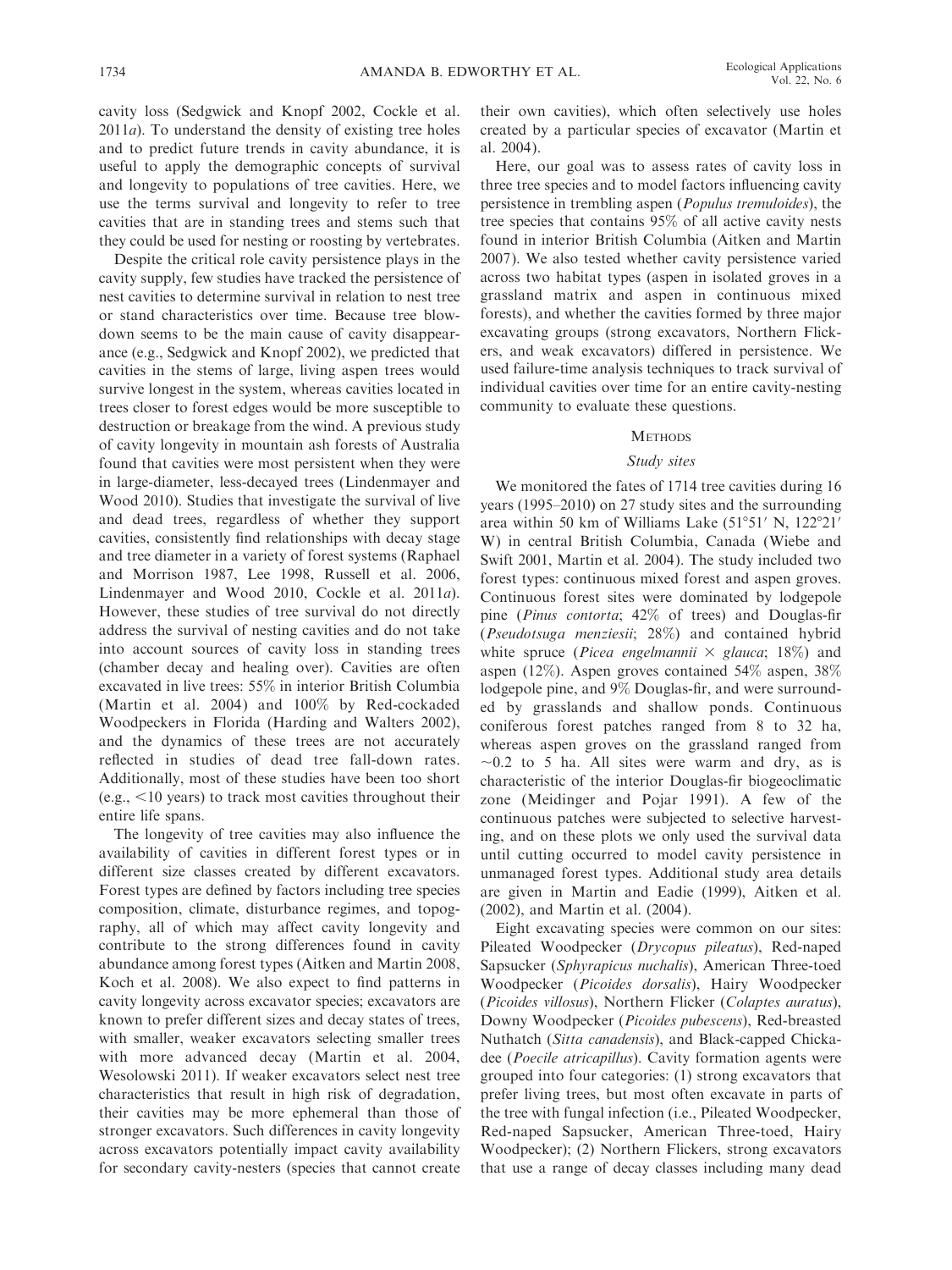stems, and, given their abundance and cavity type, are considered keystone excavators in our system (Martin et al. 2004); (3) smaller, weak excavators that typically use decayed, soft wood (Downy Woodpecker, Red-breasted Nuthatch, Black-capped Chickadee); and (4) cavities formed naturally through decay, which were found predominantly in live, unhealthy trees and recently dead trees.

## Cavity location and monitoring

From May to July, 1995–2010, we systematically searched our sites for nests in tree cavities by listening for fresh excavations and following birds, and we checked all cavities occupied in previous years to determine if the trees were still standing and if the cavities were usable. We considered a cavity freshly excavated if we observed a bird excavating or found many fresh wood chips at the base of the nest tree. Cavity interiors up to 5.2 m high were visually inspected for nest suitability and nesting status using mirrors, and flashlights; from 2005 on, cavities up to 15 m high were inspected using a video camera system on an extendable pole (TreeTop Peeper, Sandpiper Systems, Manteca, California, USA). Inaccessible cavities were checked by observers tapping or scratching at the base of the tree and watching for activity. When a cavity was first occupied (containing at least one egg or nestling), we considered it a suitable nest cavity and continued to monitor it in subsequent years until it was destroyed. A cavity was considered destroyed in three cases: (1) the cavity tree fell or broke off below the cavity; (2) the cavity entrance grew over; (3) the chamber decayed or was ripped apart by predators. All cavity loss that was caused by human activity, including firewood cutting, timber harvest, and prescribed burning, was censored in the analysis. Additionally, cavities that still existed when we stopped monitoring a site or during the last season of the study (2010) were censored. Thus, we could determine the year the cavity was first excavated (new, known age) or first found occupied (minimum age) and its subsequent survival.

We found 798 cavities in the year they were first excavated (fresh), but we also found 837 cavities that had been excavated in an earlier year (minimum age). A preliminary analysis showed that the survival for cavities found freshly excavated was nearly identical to that for cavities found as reused holes (likelihood ratio test =  $0.2$ ,  $df = 1$ ,  $P = 0.66$ ; Fig. 1). Because the life spans of knownage and minimum-age cavities did not differ statistically (probably because we found cavities within the first few years after they were created), we used year of first occupancy as the start date for subsequent analyses of all cavities pooled ( $n=1635$ ). An earlier study calculated overall cavity life span using some of these data for a shorter time series on a subset of the study area than are included here (818 cavities over 13 years; Cockle et al.  $2011a$ ).



FIG. 1. Kaplan-Meier survival curves (solid lines) and 95% confidence intervals (dashed lines) for aspen (Populus tremuloides) tree cavities in central British Columbia. Black lines represent cavities of known age (found freshly excavated,  $n =$ 798 cavities), and gray lines represent cavities for which the excavation date is unknown (found used; age is a minimum estimate,  $n = 837$  cavities).

#### Cavity characteristic measurements

We measured survival in relation to cavity characteristics including dbh (diameter at breast height, 1.3 m) of the cavity tree, its distance to the nearest open edge, and tree condition. Tree condition was classified as decay class 1 (live healthy), 2 (live unhealthy), 3 (recently dead), or 4–8 (progressively softened and decayed snags) (Backhouse and Louiser 1991). All nest trees were in decay classes 1 through 6 (Fig. 2). For the analyses, we grouped decay classes 1 and 2 into an "alive" category, decay class 3 was designated "recently dead'' (tree stem still hard with all major and minor branches present), and decay classes 4 through 6 were grouped as ''dead with advanced decay.''

#### Data analysis

Kaplan-Meier survival estimates were used to quantify median survival rates and to produce survival curves for tree species, excavator groups, and forest types. Cox proportional-hazards regression models were used to estimate the effects of aspen cavity characteristics on hazard of loss, which is related to longevity. These methods of survival analysis allow the inclusion of rightcensored data (where individuals were not monitored through to the time of loss) and do not require that the data fit a particular survival distribution (Fox 2001). The general form of a Cox proportional-hazards model is a linear model for the log-hazard (Formula 1), where  $h_i(t)$  represents the hazard of loss at time t (cavity age) for an individual cavity  $(i)$ :

$$
\log h_i (t) = \alpha + \beta_1 x_{i1} + \beta_2 x_{i2} + \dots + \beta_k x_{ik}. \qquad (1)
$$

The constant  $\alpha$  is the baseline hazard and the x's are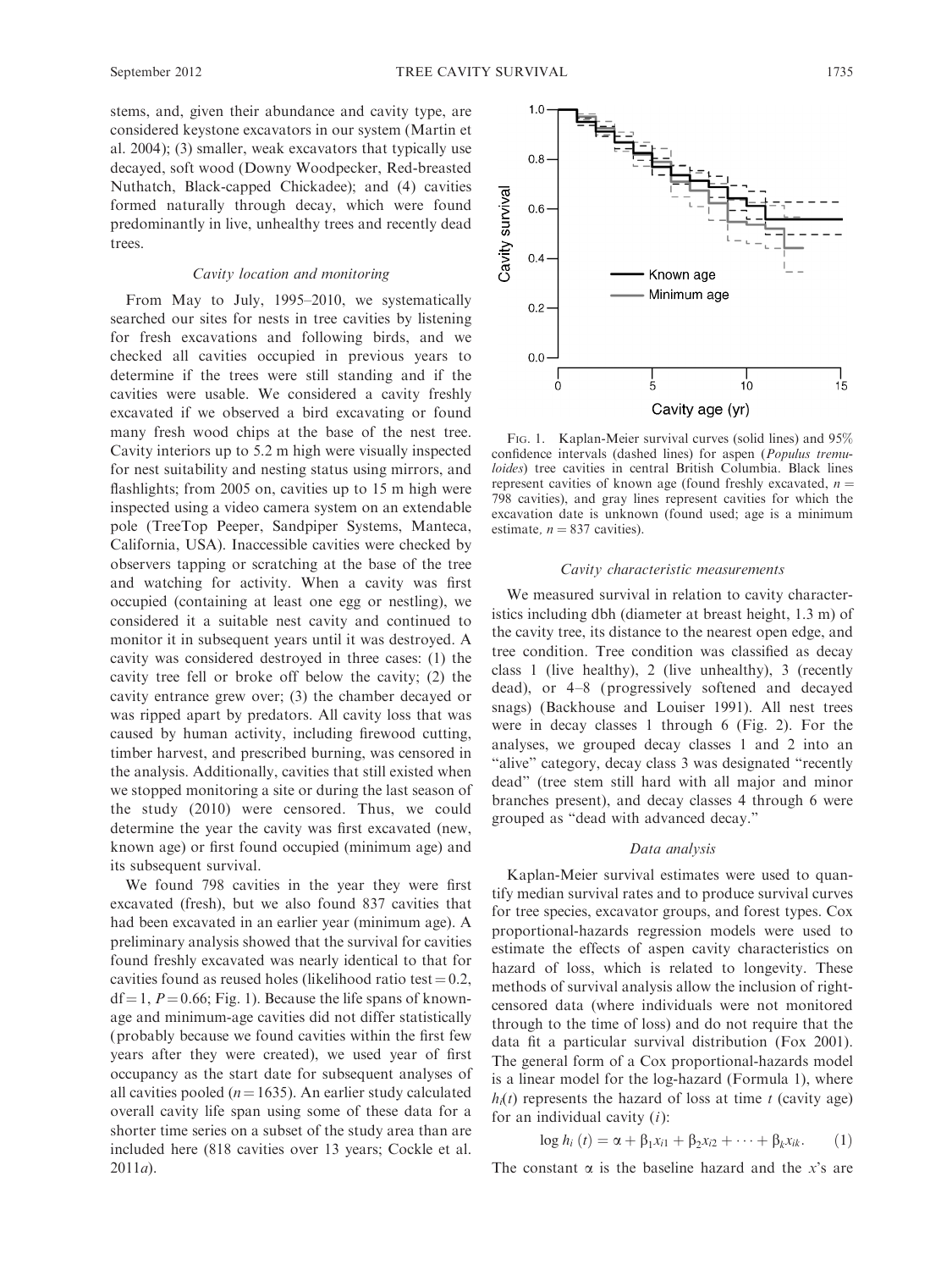

FIG. 2. Aspen decay classes based on Backhouse and Louiser (1991). Our ''alive'' grouping included decay classes 1 (alive and healthy) and 2 (alive with signs of fungal, insect, or mechanical decay); "recently dead" included decay class 3 (recently dead with major and minor branches intact); and ''advanced decay'' included decay classes 4 (dead with major branches, possible broken top, hard wood), 5 (dead with remnants of major branches, broken top, spongy wood), and 6 (dead with a broken top, no branches, and soft portions of wood).

covariates that modify the baseline hazard. Because Cox proportional-hazards models are semiparametric, we used partial likelihoods in place of full likelihoods for our calculations of AIC values (Cox 1975). Tied cavity loss times were dealt with using the Efron approximation method, which assumes that ties were a result of imprecise measurement (Efron 1977).

To determine which explanatory variables (decay class, dbh, distance to edge) were important predictors of cavity longevity, we used Akaike's Information Criterion (AIC) to rank all possible subsets of a global model that included our three explanatory variables and their two-way interactions (Burnham and Anderson 2002). These interactions were included because the variables were all potentially related to tree stability and may have modified one another's effects. The two continuous variables (dbh, distance to edge) were not intercorrelated ( $P = 0.12$ ). Models that had a  $\triangle AIC$  value  $\geq 2$  were included in the top model set and were used to produce averaged parameters (Burnham and Anderson 2002). Model-averaged parameters were used to predict probabilities of cavity loss with decay class, diameter, and distance to edge, which are properties of cavity trees that could potentially be managed. After investigating which characteristics of the tree itself were important predictors of longevity, we developed two separate models, which modeled hazard of loss in relation to forest type and excavator species to assess predicted differences in longevity across these groups. Median life spans were calculated as the age when survival reached 0.50. Survival analyses were done using the *survfit* and *coxph* functions from the "survival" package in the statistical program R, version 2.9.2 (Therneau and Lumley 2009, R Development Core Team 2010).

#### **RESULTS**

At our sites, 95.3% of cavities used for nesting were in aspen trees, 2.8% were in lodgepole pine, 1.3% were in Douglas-fir, and 0.5% were in hybrid white spruce. At the 5-year mark, cavities in aspen trees had the highest survival (0.78), followed by cavities in pine trees (0.65;

Table 1). After 10 years, aspen tree cavity survival declined to 0.59, while survival of cavities in pine trees did not change. Sample sizes for Douglas-fir and hybrid white spruce were too small to obtain reliable survival rates. Considering all the cavities that were lost from the system naturally ( $n = 402$ ), 90% disappeared when the tree stem blew over or cracked, 7% when the chamber decayed, and 3% when the entrance hole grew shut. The cases in which the entrance hole grew shut were restricted to cavities excavated in living trees. Because the main sources of mortality were blow-over and chamber decay, we next modeled the potential factors affecting these sources of cavity loss (97%) in aspen trees for which we had the largest sample.

# Underlying factors for cavity loss due to tree blow-over or stem breakage

Three of the 17 models that we fit to predict hazard of cavity loss received considerable support ( $\triangle AIC < 2$ ; Table 2). We used these three models to produce an average model that included decay class, dbh, distance to edge, and an interaction of dbh and distance to edge (Table 3). Decay class was the most important variable and had the largest effect sizes, with lower survival rates at more advanced stages of decay (Fig. 3). Live trees were the most persistent and their hazard rates were used as ''baseline'' rates in comparison to higher decay stages (Table 3). The predicted median longevity for cavities in live trees was  $>15$  years (predicted survival rate after 15 years  $= 0.56$ ; Fig. 3). Cavities in recently dead trees were 2.70 times more likely than live trees to be destroyed in a year, and had a median longevity of 9 years (95%  $CI = 7-11$  years), conditional based on average values of the other variables (Table 3, Fig. 3). Cavities in dead trees with advanced decay were the least persistent, with a risk of loss 3.56 times greater than for cavities in live trees; their median longevity was only 7 years (95%  $CI = 6-9$  years; Table 3, Fig. 3). Investigation of the dbh  $\times$  distance to edge interaction showed that trees with larger dbh persisted longer than trees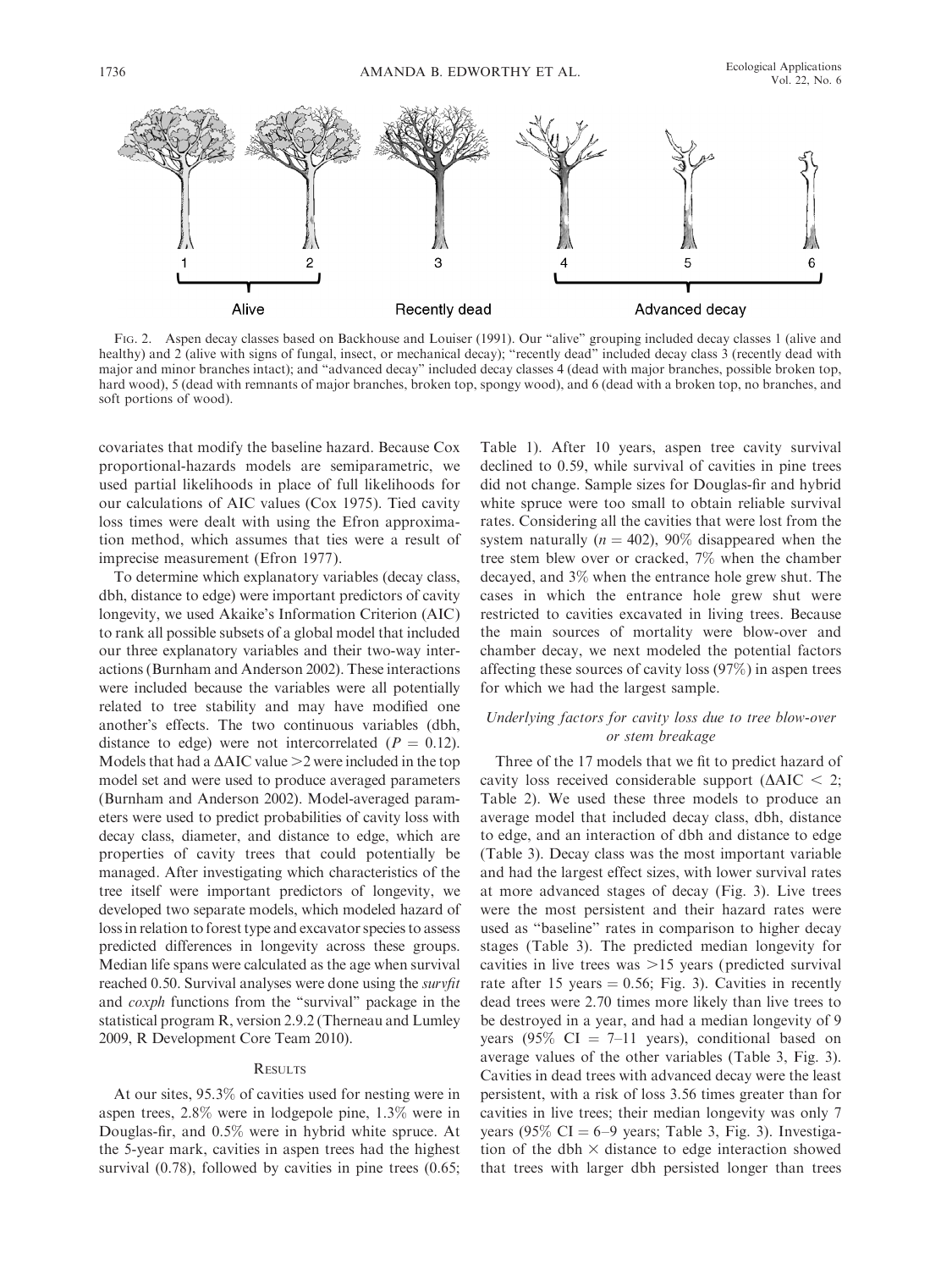| Cavity   | Trembling aspen |     |    |      | Lodgepole pine                                                                                                    |    |  |      |  |
|----------|-----------------|-----|----|------|-------------------------------------------------------------------------------------------------------------------|----|--|------|--|
| age (yr) |                 |     |    |      | No. cavities at risk No. censored No. lost Survival rate No. cavities at risk No. censored No. lost Survival rate |    |  |      |  |
|          | 1635            | 605 | 63 | 0.96 | 45                                                                                                                | 15 |  | 0.96 |  |
|          | 962             | 110 | 41 | 0.92 | 28                                                                                                                |    |  | 0.89 |  |
|          | 811             | 111 | 42 | 0.87 | 21                                                                                                                |    |  | 0.76 |  |
|          | 658             | 96  | 35 | 0.82 | 14                                                                                                                |    |  | 0.71 |  |
|          | 527             | 78  | 31 | 0.78 | 13                                                                                                                |    |  | 0.65 |  |
|          | 418             | 71  | 25 | 0.73 | 11                                                                                                                |    |  | 0.65 |  |
|          | 322             | 60  | 12 | 0.70 |                                                                                                                   |    |  | 0.65 |  |
|          | 250             | 51  | 12 | 0.67 |                                                                                                                   |    |  | 0.65 |  |
|          | 187             | 39  | 16 | 0.61 |                                                                                                                   |    |  | 0.65 |  |
| 10       | 132             | 25  |    | 0.59 | 4                                                                                                                 |    |  | 0.65 |  |
|          | 102             | 33  |    | 0.55 |                                                                                                                   |    |  |      |  |
| 12       | 62              | 21  |    | 0.52 |                                                                                                                   |    |  |      |  |
| 13       | 38              | 27  |    | 0.52 |                                                                                                                   |    |  |      |  |
| 14       |                 |     |    | 0.52 |                                                                                                                   |    |  |      |  |
| 15       | <sub>()</sub>   | n   |    | 0.45 |                                                                                                                   |    |  |      |  |

TABLE 1. Survival of cavities in two tree species (trembling aspen, *Populus tremuloides* and lodgepole pine, *Pinus contorta*) in interior British Columbia based on Kaplan-Meier estimates.

Notes: Number of cavities at risk represents the number of usable cavities monitored up to a given age; the number of events gives the number of cavities that were lost. Censored cavities were still standing at the end of the study, when we stopped monitoring a site, or were lost through human causes (e.g., prescribed burns, logging).

with smaller dbh when in the interior of the forest, and that there was no effect of dbh at the forest edge (Fig. 4).

# Longevity patterns across habitat types and excavator groups

Cavities in aspen groves were in more decayed trees with greater mean dbh and were closer to the edge than those in continuous forest (Table 4). Correspondingly, cavities in aspen groves were at 52% higher risk of loss than those in continuous forest habitat (median life span in aspen groves was 12 years; after 15 years, survival in continuous forest was 0.64; Fig. 5).

All predictors of cavity longevity (decay class, dbh, and distance to edge) differed significantly ( $P < 0.001$ ) across excavators (Table 5). Weak excavators created cavities in dead trees with small diameters and advanced decay (82% in dead trees), whereas strong excavators used the highest percentage of live trees (80%). Northern Flickers excavated a majority of cavities in live trees (52%), but they also used dead trees with advanced decay (34%), as well as recently dead trees (13%). Both weak and strong excavators tended to excavate in the interior of the forest, whereas Northern Flickers excavated near the edge (Table 5). Cavities formed by strong excavators lasted the longest (median longevity, lower 95%  $CI = 15$  years) and their hazard rates were used as the baseline. The loss rate of cavities formed by weak excavators was 1.87 times greater than the loss rate of cavities formed by strong excavators, and their survival rates had not yet declined to a median value (0.50 survival) after 12 years (Fig. 6). Cavities formed by Northern Flickers were the least persistent, with loss rates 2.17 times greater than for cavities formed by strong excavators; their median longevity was 12 years  $(95\% \text{ CI} = 10-13 \text{ years})$ . Multiple comparisons among these groups, with a Bonferroni correction to the  $\alpha$  level  $(\alpha = 0.017)$ , revealed that cavities created by strong excavators had lower hazard of loss and greater longevity compared to those created by both Northern Flickers (likelihood ratio test = 26.4, df = 1,  $P < 0.0001$ ) and weak excavators (likelihood ratio test  $= 6.07$ , df  $= 1$ ,  $P = 0.014$ , but there was no difference in longevity between cavities created by weak excavators and Northern Flickers (likelihood ratio test  $= 0.22$ , df  $= 1$ ,  $P = 0.64$ ). We did not include natural cavities in this analysis because of the small sample size of nest sites that we located in these cavities. Further, because natural cavities make up a small portion of available cavities (3%), any differences in survival patterns of these cavities would not be important for this cavitynester community.

TABLE 2. Model selection results based on Cox proportional-hazards models of hazard of loss in relation to tree diameter (dbh), decay stage, and distance to edge for 1635 cavities in interior British Columbia, Canada (1995–2010).

| Models                                                                 |   | logLi     | AIC    | AAIC | w    |
|------------------------------------------------------------------------|---|-----------|--------|------|------|
| Decay stage                                                            | ∠ | $-1828.9$ | 3661.8 | 0.00 | 0.45 |
| $dbh + decay$ stage + distance to edge + dbh $\times$ distance to edge |   | $-1826.1$ | 3662.1 | 0.35 | 0.38 |
| $dbh + decay stage$                                                    |   | $-18288$  | 3663.7 | -92  | 0.17 |

Notes: Models included here had  $\triangle AIC < 2$  and are ranked from most plausible to least plausible. For each model, we give the number of parameters  $(K)$ , the maximum log(likelihood) ratio (logLik), the Akaike's Information Criterion (AIC), the difference in AIC compared to the model with the least AIC value  $(AAIC)$ , and its weight, w.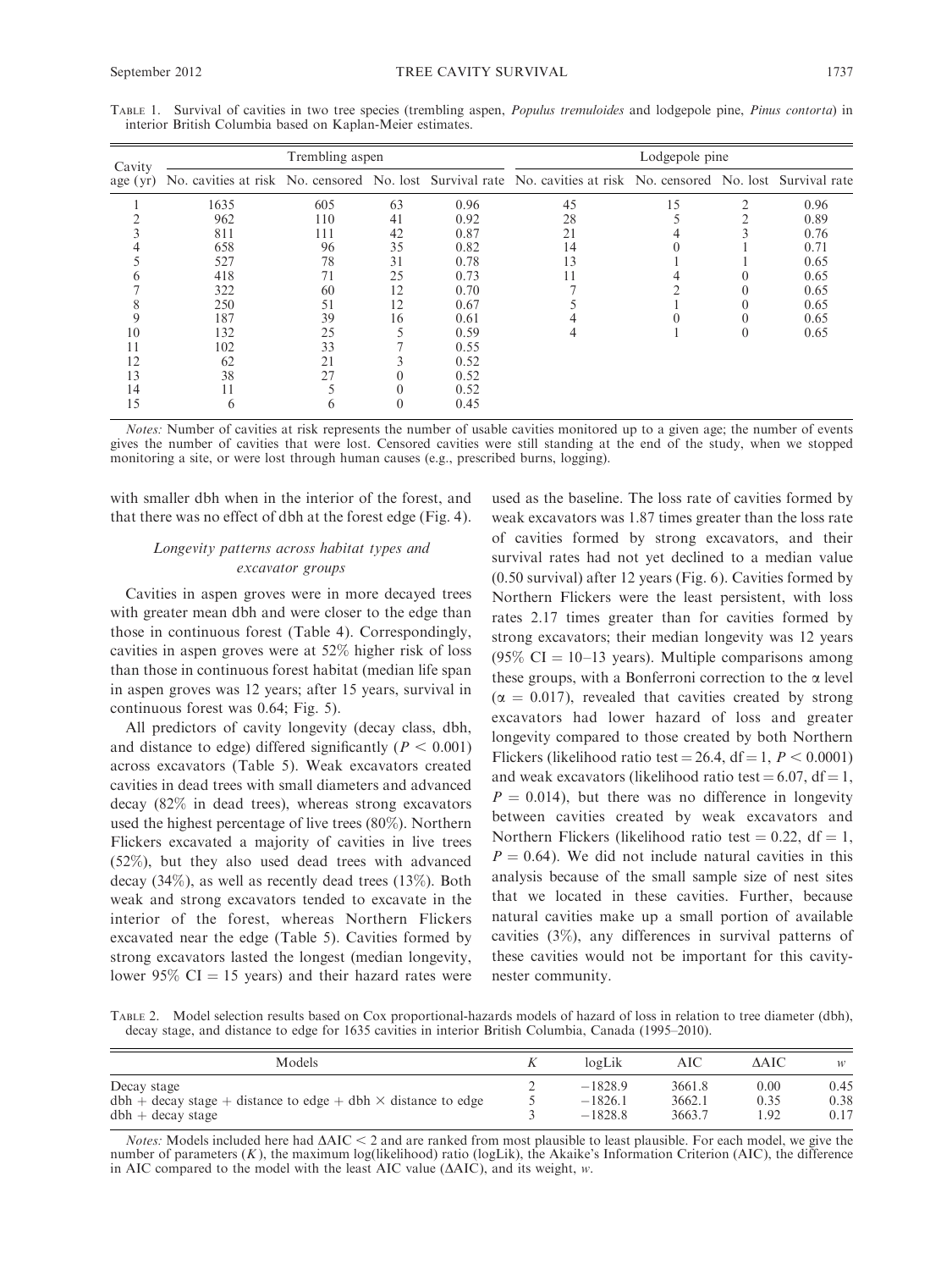TABLE 3. Effect of tree dbh, decay stage, and nearest edge variables on the life span of an aspen tree cavity based on averaged Cox proportional-hazards models for 1635 cavities from 1995– 2010 in Riske Creek, British Columbia.

| Parameter                                                          | Estimated coefficient | SE.          | Hazards ratio† | 95% CI for HR‡                 |
|--------------------------------------------------------------------|-----------------------|--------------|----------------|--------------------------------|
| dbh(0.1 m)<br>$Decay = live§$                                      | 0.027                 | 0.08         | 1.03           | $0.89 - 1.19$                  |
| $Decay = recently dead$<br>$Decay = advanced decay$                | 0.99<br>1.27          | 0.17<br>0.13 | 2.70<br>3.56   | $1.95 - 3.74$<br>$2.74 - 4.63$ |
| Distance to edge $(10 \text{ m})$<br>$dbh \times distance to edge$ | 0.04<br>0.98          | 0.03<br>1.02 | 1.04<br>1.02   | $0.97 - 1.11$<br>$0.96 - 0.99$ |

- The hazards ratio is equal to exp(estimated coefficient) and represents the change in hazard per unit for continuous variables (dbh = 0.1 m, nearest edge =  $10 \text{ m}$ ), and compared to a "control" for categorical variables (decay stage). A hazards ratio (HR) of 1 means that there is no change in hazard, a HR above 1 indicates an increase in hazard (shorter life span), and HR below 1 indicates a decrease (longer life span).

 When the 95% CI for the hazards ratio (HR) does not include 1, the coefficients differ significantly from 1 at the  $\alpha$  < 0.05 level, as designated in boldface.

§ The live tree decay stage was used as the ''control'' with which the other two decay stages were compared.

#### **DISCUSSION**

Our demographic model of life span of aspen tree cavities in two habitat types helps to explain the dynamics of cavity resources and to predict the abundance of tree cavities based on characteristics of the tree and landscape in interior British Columbia. In both North and South America, secondary cavitynesting birds select cavities based on their characteristics and abundance, and not in relation to their formation agent (Aitken and Martin 2007, Cockle et al. 2011b). Long-lived cavities make substantial contributions to the pool of cavity resources available for nesting and roosting. For example, a cavity that survives 14 years (the median longevity of cavities in interior BC) is potentially available for 14 or more pairs of breeding birds, whereas a cavity that survives a single year can only be used once or twice. These long-lived cavities are most valuable to secondary cavity-nesters (which require existing cavities in order to nest) and to excavators that frequently reuse cavities (e.g., Northern Flickers). Cockle et al. (2011a) found that cavity longevity was a strong determinant of the relative importance of excavated vs. natural cavities globally. In tropical South America and in European forests, loss rates of excavated cavities were much higher than loss rates of natural cavities (12.7 and 2 times higher, respectively); thus excavated cavities were a less available resource for secondary cavity-nesters. In North America, both natural and excavated cavities had similar persistence times, resulting in excavated cavities being a far more important resource for secondary cavity-nesters, because excavated cavities were much more abundant than cavities formed by natural decay only (Cockle et al. 2011a). Our detailed analysis of excavated aspen tree cavities in North America revealed that tree and forest context characteristics strongly influenced cavity longevity. These effects resulted in patterns of cavity persistence across both habitat types and excavator groups, which have implications for the availability of cavity resources for use by secondary cavity-nesters.

# Underlying factors for cavity loss due to tree blow-over or stem breakage

Contrary to the widely accepted idea that dead trees in advanced stages of decay are the best contributors to nesting tree resources for wildlife, we found that cavities in live, unhealthy trees lasted more than twice as long as those in dead, decaying trees. This pattern is consistent across other studies of snag longevity involving both coniferous trees (Russell et al. 2006) and deciduous trees such as aspen (Lee 1998, Yamasaki and Leak 2006, Lindenmayer and Wood 2010). Decay class is a good



FIG. 3. Cox proportional-hazards predicted survival curves across three decay stages at average values of dbh and distance to edge for aspen tree cavities in central British Columbia, Canada. Black lines represent cavities in live trees (decay classes 1 and 2; median survival  $>15$  years), medium gray lines represent cavities in recently dead trees (decay class 3; median survival 9 years), and light gray lines represent cavities in snags with advanced decay (decay classes 4, 5, and 6; median survival 7 years).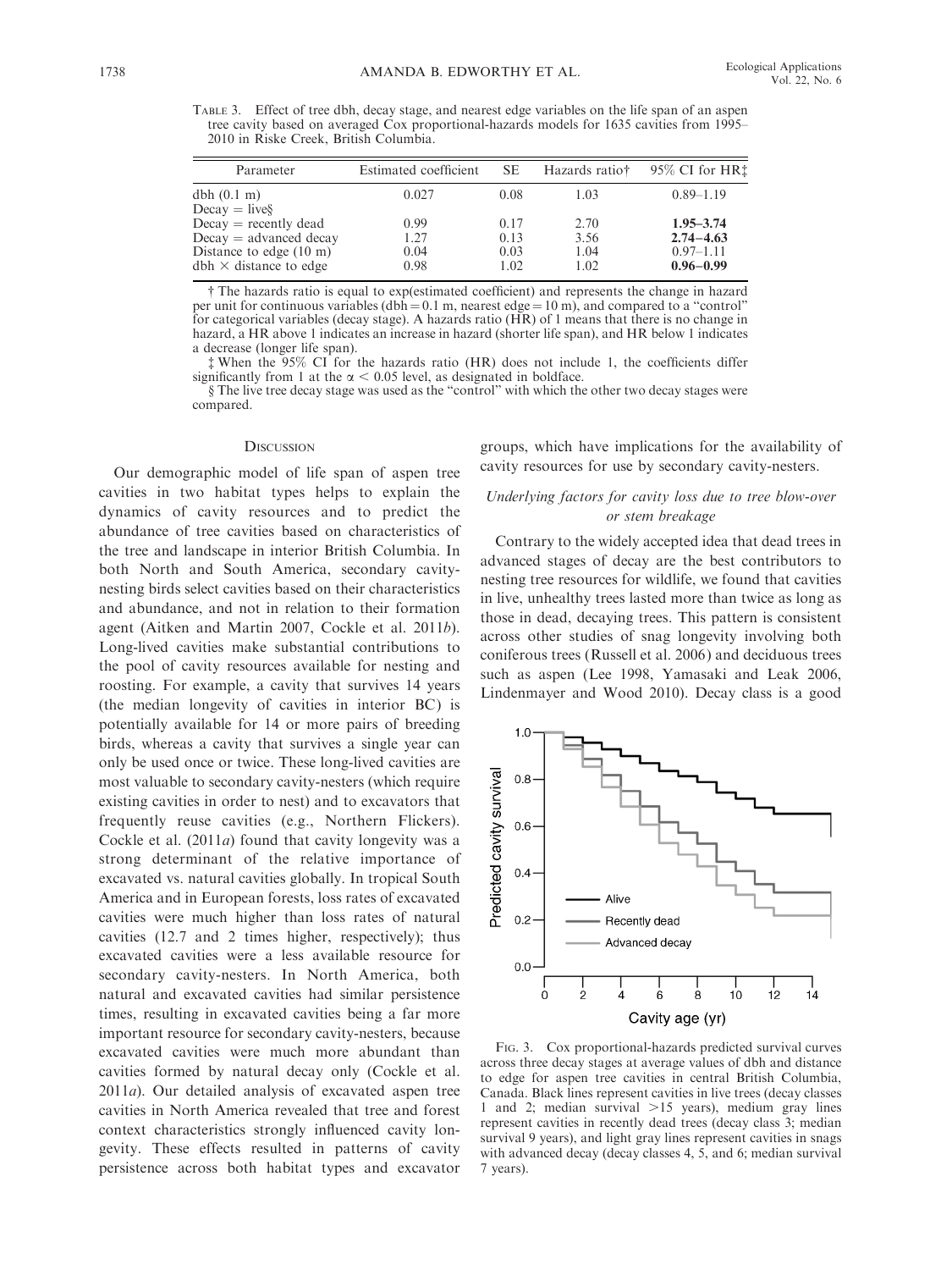

FIG. 4. Predicted survival curves, based on a Cox proportional-hazards model, showing the effect of dbh and distance to edge for aspen tree cavities in interior British Columbia. These graphs show predictions for cavities in recently dead aspen trees (decay class 3), but the pattern of increasing survival for large-dbh trees with increasing distance to the edge was consistent across decay classes.

indicator of susceptibility to blowdown, breakage, and chamber decay because of its relationship with tree stem strength, root mass integrity, canopy presence, and heartwood hardness. As a result, decay class was a better predictor of cavity longevity than tree dbh. Raphael and White (1984) found that, in coniferous forest, excavators select dead trees and prefer advanced stages of decay; however, live cavity trees are critical nesting and roosting habitat in many systems, including those in which aspen is the dominant nest tree (95% of nests at our study sites), where non-excavated cavities predominate (83% of cavities in the Atlantic forest of Argentina; Cockle et al.  $2011a$ , or where excavators prefer live trees. Red-cockaded Woodpeckers excavate and reuse cavities exclusively in live pine trees (mainly Pinus palustris and P. taeda), possibly because their flowing resin is a predator deterrent (Harding 1997). Heart rot fungus (*Phellinus* spp.) infects live aspen and pine trees, creating a soft core surrounded by hard sapwood that enables woodpeckers to create structurally sound cavities (Harding 1997, Jackson and Jackson 2004). At our sites, live, unhealthy aspen trees represented 45% of the trees chosen by excavators, but these trees represented only 15% of the trees in our forest stands (Martin et al. 2004). Because they are both long-lived and selected for nesting by almost all of the excavators and secondary cavity-nesters, live, unhealthy aspen trees provide the greatest contributions to the pool of cavity resources.

By including both live and dead trees as well as a spectrum of edge and interior forest habitats, we were able to detect complex patterns in cavity longevity that would be masked in a more limited sample. In the interior of the forest, large-diameter trees were more persistent than small-diameter trees, but there was no effect of dbh at the forest edge. The benefits of a large dbh may decrease at the forest edge, where there is higher wind exposure and where the tree height and large crown that come with increasing dbh are liabilities (Scott and Mitchell 2005). Differing results may be due to the large degree of variability in study systems, including tree decay stages, forest types, and forest contexts. Most past studies found that large-dbh trees last longer than small-dbh trees, including systems in mixed temperate forests in central Maine (Garber et al. 2005), northern hardwood forests of New Hampshire (Yamasaki and Leak 2006), deciduous forests of southern Illinois (Nielsen et al. 2007), and mountain ash forests of southeastern Australia (Lindenmayer and Wood 2010). Studies by Moorman et al. (1999) and Lee (1998) were exceptions, finding that dbh is independent of snag longevity in mixed forest of South Carolina Piedmont and in the boreal forest of Alberta, respectively. In Alberta, aspen death rates were high for both small trees in dense stands due to self-thinning, and for large-dbh canopy trees, but once these trees were dead, they fell down at the same rate, regardless of dbh (Lee 1998).

# Longevity patterns across habitat types and excavator groups

Large differences in cavity density across forest types suggest that some characteristics of the forest result in either greater cavity formation rates or longer persis-

TABLE 4. Cavity characteristics (mean  $\pm$  SE) for 1635 aspen tree cavities in two types of forest habitats in interior British Columbia.

| Cavity                                               | Forest habitat type                                 |                                                       |                       |                                |  |
|------------------------------------------------------|-----------------------------------------------------|-------------------------------------------------------|-----------------------|--------------------------------|--|
| characteristic                                       |                                                     | Aspen grove $(n = 771)$ Continuous forest $(n = 864)$ |                       |                                |  |
| Tree dbh (cm)<br>Decay class<br>Distance to edge (m) | $32.5 \pm 0.3$<br>$2.85 \pm 0.04$<br>$13.4 \pm 2.1$ | $28.5 \pm 0.3$<br>$2.67 \pm 0.04$<br>$52.3 \pm 2.2$   | 80.5<br>11.1<br>162.8 | < 0.0001<br>0.0009<br>< 0.0001 |  |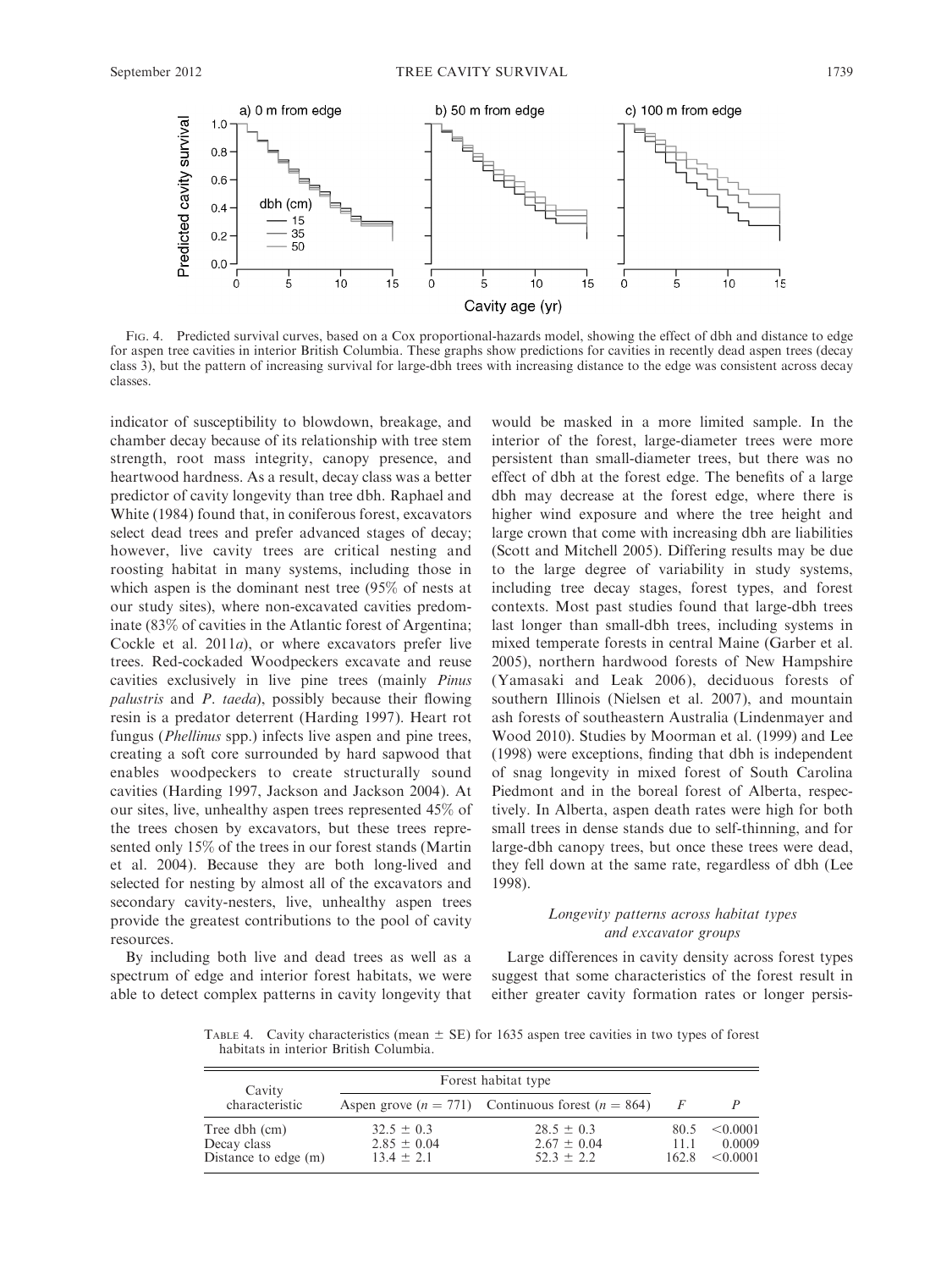

FIG. 5. Kaplan-Meier survival curves across forest habitat types for tree cavities in central British Columbia. Black lines represent aspen grove habitat ( $n = 771$  cavities), and gray lines represent continuous mixed-coniferous forest habitat ( $n = 864$ ) cavities).

tence (e.g., Koch et al. 2008). Cavity densities, in turn, influence abundance and richness of secondary cavitynesters (Aitken and Martin 2008). In both primary and managed forest, experimental increases in cavity density result in increased abundance of some cavity-nesters (Aitken and Martin 2008, Cockle et al. 2010, Wiebe 2011). In interior British Columbia, cavity density is much higher in aspen groves (16 cavities/ha) than in continuous forest (1.2 cavities/ha) at our study sites (Aitken and Martin 2008). One explanation could be that cavities last longer in the aspen groves, e.g., because cavities were in aspen of greater dbh. However, this does not seem to be true, because we found shorter cavity persistence in aspen groves than in continuous forest. Although trees in aspen groves had larger mean dbh, they were also closer to the edge and had more advanced decay, which were predictors of low cavity persistence. Thus, the high cavity densities in aspen groves occurred in spite of lower cavity persistence and were probably a result of higher excavation rates. These higher excavation rates are likely to occur because the preferred tree for excavators is more common (i.e., aspen; 46% in groves vs. 11% in continuous forest), or the excavator species prefer the more open habitats for foraging and nesting, so their breeding densities are greater there (Martin and Eadie 1999). The comparatively low



FIG. 6. Kaplan-Meier survival curves across excavator groups for aspen tree cavities in central British Columbia. The black line represents cavities formed by Northern Flicker (n  $=$  583 cavities), the dark gray line represents cavities formed by strong excavators ( $n = 433$  cavities), and the light gray line represents cavities formed by weak excavators  $(n=180 \text{ cavities}).$ 

excavation rates in continuous forest indicate that long-lived cavities are particularly important in maintaining the availability of usable cavities.

Interestingly, we did not detect differences in persistence for cavities created by weak excavators and Northern Flickers, the keystone excavator in our system. Cavities formed by strong excavators had the longest median life spans, whereas cavities formed by Northern Flickers and by weak excavators (including Downy Woodpeckers) had similar shorter median life spans. Strong excavators prefer to excavate cavities in live, unhealthy trees, which may offer greater protection from predators (Nilsson 1984), better thermoregulation (Wiebe 2001), and reduced likelihood of blowdown compared with more decayed trees. Because of their weaker excavation ability, weak excavators must select softer, more decayed trees than strong excavators select (Aitken and Martin 2004). However, weak excavators also tend to select dead trees with broken tops away from the forest edge, which may be relatively resistant to the effects of wind. Apparently the various factors contributing to mortality of Northern Flicker cavities and weak excavator cavities balanced each other so that, overall, the persistence of cavities created by these two

TABLE 5. Cavity characteristics (mean  $\pm$  SE) for 1196 aspen tree cavities formed by three excavator groups and by natural decay agents in interior British Columbia.

| Cavity                                               |                                                   |                                                                                            |                                                    |                |                                       |
|------------------------------------------------------|---------------------------------------------------|--------------------------------------------------------------------------------------------|----------------------------------------------------|----------------|---------------------------------------|
| characteristic                                       |                                                   | Northern Flicker ( $n = 583$ ) Strong excavator ( $n = 433$ ) Weak excavator ( $n = 180$ ) |                                                    |                |                                       |
| Tree dbh (cm)<br>Decay class<br>Distance to edge (m) | $33.1 \pm 1.4$<br>$3.0 \pm 0.2$<br>$12.0 \pm 2.5$ | $31.2 \pm 0.4$<br>$2.2 \pm 0.05$<br>$49.2 \pm 3.0$                                         | $22.9 \pm 0.6$<br>$3.3 \pm 0.08$<br>$54.7 \pm 4.6$ | 141.6<br>105.5 | $\leq 0.0001$<br>< 0.0001<br>< 0.0001 |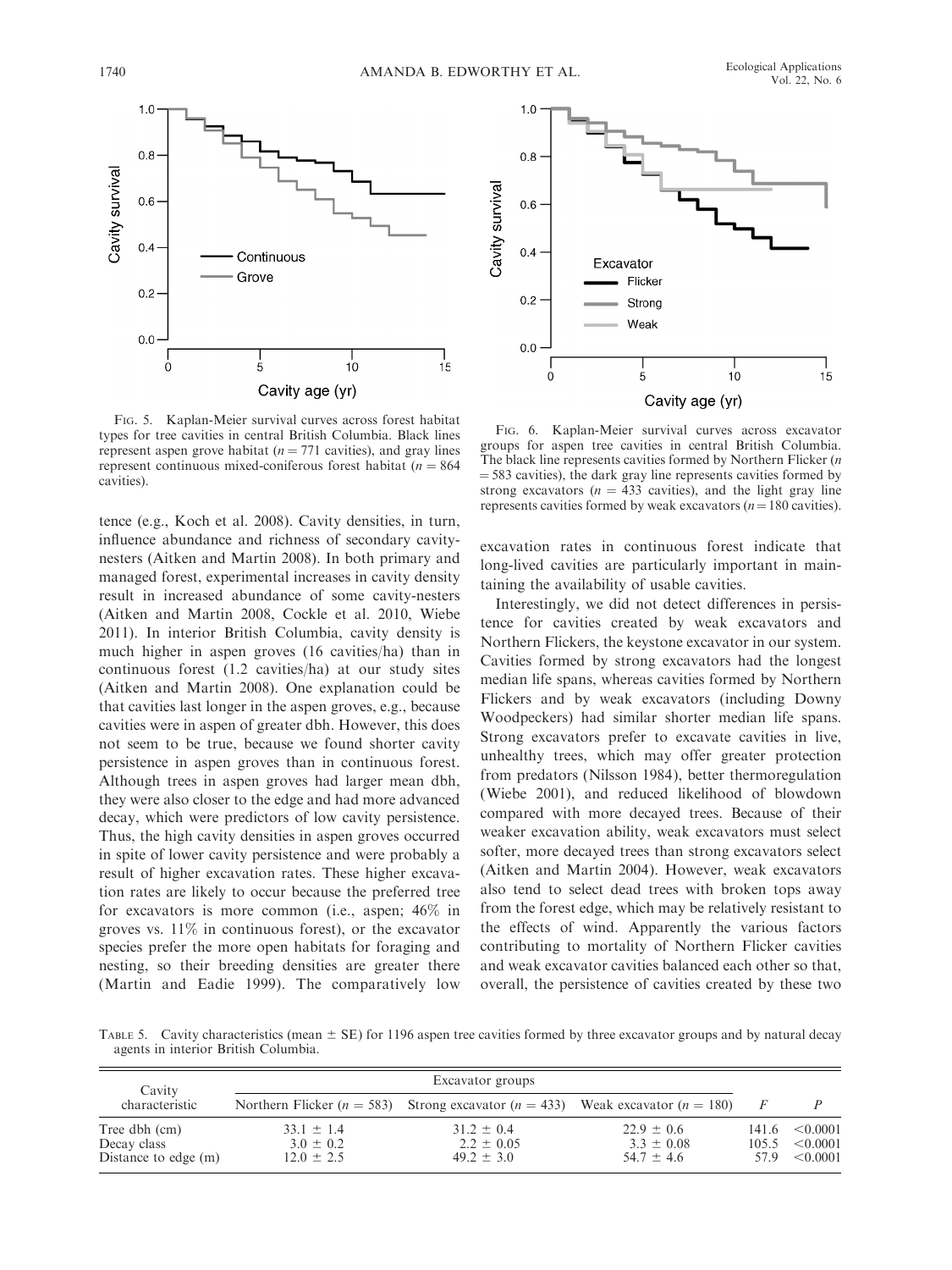excavator groups did not differ, whereas the factors contributing to the mortality of cavities created by strong excavators resulted in longer persistence.

The fact that weak excavators created cavities that tended to last as long as those created by Northern Flickers, and thus contributed equally to cavity supply, is a novel result. In Poland, there were strong differences in cavity longevity across eight woodpecker species: Black Woodpeckers (Denrocopus martius) excavated holes in living trees that lasted 18 years, whereas Lesser Spotted Woodpeckers (Dendrocopus minor) and Whitebacked Woodpeckers (Dendrocopus leucotos) excavated holes in dead wood that lasted 4 years (Wesolowski 2011). In many studies of cavity-nester habitat suitability, the number of existing cavities is often considered in assessing habitat suitability. However, the decay class and cavity formation agents are also critical data, that need to be included in such habitat assessment exercises. Knowing the life span and availability of cavities created by certain species of excavators may be important in those cases in which a secondary cavity-nesting species depends solely on holes created by a certain excavator (e.g., because the secondary nester requires holes of a specific size).

To ensure conservation of long-lived tree cavities in managed forests, the focus should be on retaining living, unhealthy, and large-dbh trees. This is especially important in continuous forest habitats, where cavity density is low and persistent cavities are necessary to maintain a stable level of cavity availability. In the past, the focus has been to retain dead, decayed snags as wildlife trees in managed forests (e.g., Bull and Partridge 1986, Garber et al. 2005), but our results indicate that cavities in live trees persist the longest. Thus, in our northern temperate mixed forest, the best way to maintain a high density of usable cavities over a period of several decades is to retain a range of live trees with decay, as well as dead trees, and to implement plans for the continuous recruitment of trees that would be suitable for excavation of new tree cavities. The patterns that we found in cavity persistence confirm that persistence is a key trait to study in forest wildlife communities because, in general, survival of nesting and roosting cavities will have a potentially large effect on cavity-nesting community structure and function.

#### **ACKNOWLEDGMENTS**

We thank many field assistants and graduate students who have collected data over the years, including Andrea Norris, Matt Huntley, Haley Kenyon, Amanda Adams, and Amy Koch in recent years. We thank Jake Goheen for initial discussions and Valerie Lemay, Peter Arcese, Jim Bednarz, and one anonymous reviewer for their helpful comments on this paper. The Natural Sciences and Engineering Research Council of Canada (NSERC) provided funding in the form of a Canada Postgraduate Scholarship to A. Edworthy, Discovery Grants to K. Martin and K. L.Wiebe, and a Special Projects Strategic Grant to K. Martin. Other sources of funding were the Sustainable Forest Management Network, Forest Renewal BC, FIA Forest Science Program of BC, and Environment Canada. A. Edworthy received UBC support from the Mary and David Macaree Fellowship, the Donald S. McPhee Fellowship, and the Bert Hoffmeister Scholarship in Forest Wildlife, as well as a Junco Technologies Award from the Society of Canadian Ornithologists. Tolko Industries (Cariboo Woodlands) provided logistical and financial support from 1996 to 2003.

## LITERATURE CITED

- Aitken, K. E. H., and K. Martin. 2004. Nest site availability and selection in aspen–conifer groves in a grassland landscape. Canadian Journal of Forest Research 34:2099– 2109.
- Aitken, K. E. H., and K. Martin. 2007. The importance of excavators in hole-nesting communities: availability and use of natural tree holes in old mixed forests of western Canada. Journal of Ornithology 148:S424–S434.
- Aitken, K. E. H., and K. Martin. 2008. Plasticity in resource selection affects community responses to an experimental reduction in availability of a critical resource. Ecology 89:971–980.
- Aitken, K. E. H., K. L. Wiebe, and K. Martin. 2002. Nest-site reuse patterns for a cavity-nesting bird community in interior British Columbia. Auk 119:391–402.
- Backhouse, F., and J. D. Louiser. 1991. Silviculture systems research: wildlife tree problem analysis. British Columbia Ministry of Forests and Ministry of the Environment, Wildlife Tree Committee, Victoria, British Columbia, Canada.
- Bull, E. L., and A. D. Partridge. 1986. Methods of killing trees for use by cavity nesters. Wildlife Society Bulletin 14:142– 146.
- Bunnell, F. L., and L. L. Kremsater. 1990. Sustaining wildlife in managed forests. Northwest Environment Journal 6:243–269.
- Burnham, K. P., and D. R. Anderson. 2002. Model selection and multimodel inference: a practical information-theoretic approach. Second edition. Springer-Verlag, New York, New York, USA.
- Cockle, K., K. Martin, and M. C. Drever. 2010. Supply of treeholes limits nest density of cavity-nesting birds in primary and logged subtropical Atlantic Forest. Biological Conservation 143:2851–2857.
- Cockle, K., K. Martin, and T. Wesolowski. 2011a. Woodpeckers, decay and the future of cavity-nesting vertebrate communities worldwide. Frontiers in Ecology and the Environment 9:377–382.
- Cockle, K., K. Martin, and K. L. Wiebe. 2011b. Selection of nest trees by cavity-nesting birds in the Neotropical Atlantic Forest. Biotropica 43:228–236.
- Cox, D. R. 1975. Partial likelihood. Biometrica 62:269–276.
- Dennis, R. L. H. 2004. Just how important are structural elements as habitat components? Indications from a declining lycaenid butterfly with priority conservation status. Journal of Insect Conservation 8:37–45.
- Efron, B. 1977. The efficiency of Cox's likelihood function for censored data. Journal of the American Statistical Association 72:557–565.
- Fox, G. A. 2001. Failure time analysis: studying times-to-events and rates at which events occur. Pages 253–289 in S. Scheiner and J. Gurevitch, editors. Design and analysis of ecological experiments. Oxford University Press, New York, New York, USA.
- Garber, S. M., J. P. Brown, D. S. Wilson, D. A. Maguire, and S. Heath. 2005. Snag longevity under alternative silvicultural regimes in mixed-species forests of central Maine. Canadian Journal of Forest Research 35:787–796.
- Harding, S. 1997. The dynamics of cavity excavation and use by the red-cockaded woodpecker (Picoides borealis). Thesis. Virginia Polytechnic Institute, Blacksburg, Virginia, USA.
- Harding, S., and J. R. Walters. 2002. Processes regulating the population dynamics of red-cockaded woodpecker cavities. Journal of Wildlife Management 66:1083–1095.